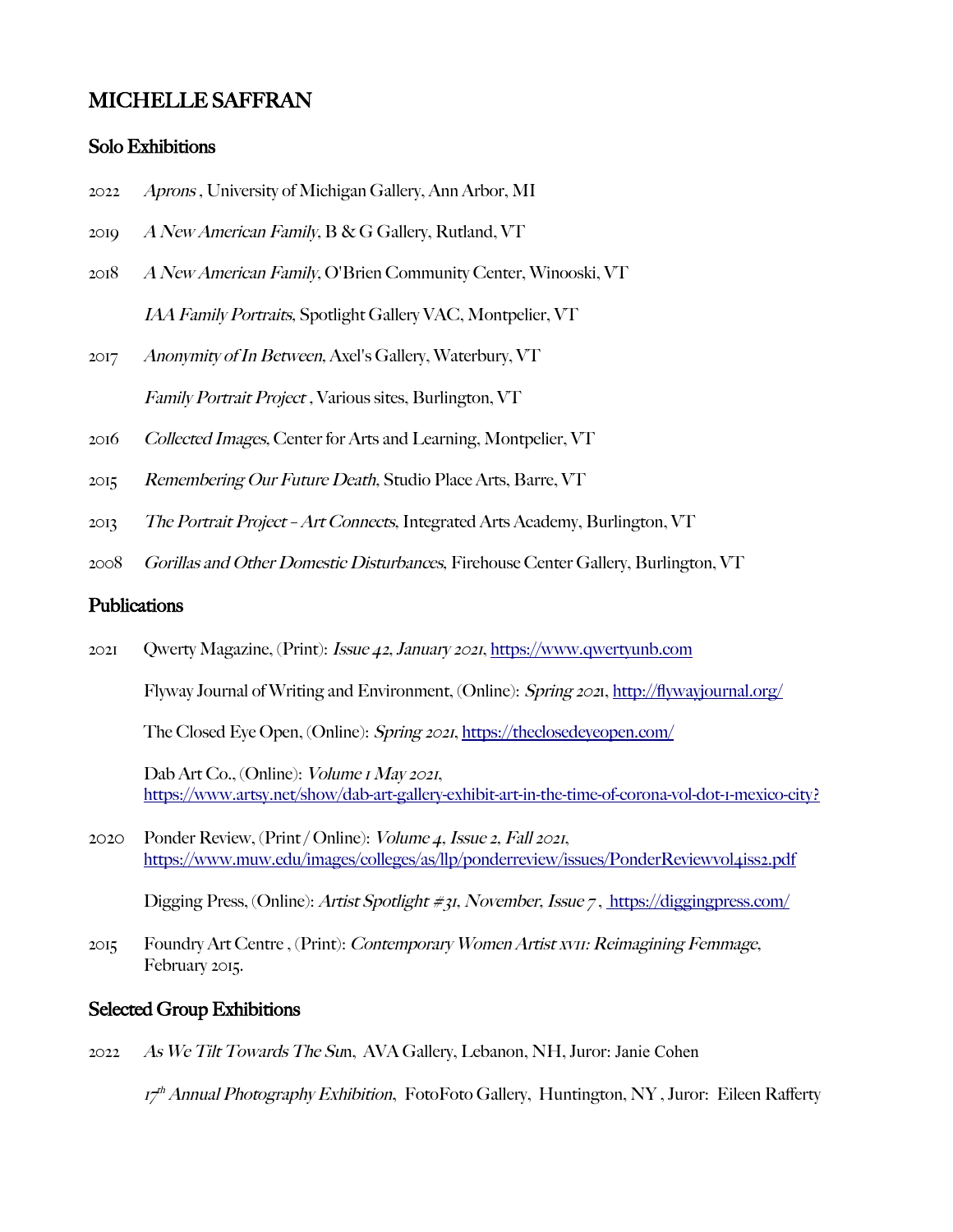- 2021 Art In The Time Of Corona , Proyectos Galeris, Mexico City, Mexica
- 2020 Punching Marshmallows: Rage, Uncertainty and Fatigue, Remarque / New Grounds Gallery, Albuquerque, NM

Textures & Layers: A Walk in the Woods, View Arts Center, Old Forge, NY

- 2019 The Way We See it: Social [In]Justice, Axel's Gallery, Waterbury, VT
- 2018 ArtistBook Fair, Art Museum of America's, Washington DC The New Depthiness, Remarque Gallery, Albuquerque, NM Tell Me, Studio Place Arts, Barre, VT
- 2017 National Photography Competition, Soho Photo Gallery, NY, Juror: Aline Smithson Cut and Paste: Contemporary Collage, Site: Brooklyn, NY, Juror: Jared Ash
- 2016 Mediating Memory , with Amy Hagberg, Axel's Gallery, Waterbury, VT Texas National 2016, Stephen F. Austin State University Gallery, Juror: Abelardo Morell Cut it Out, Gallery One Visual Arts Center, WA, Juror: Deborah Faye Lawrence
- 2015 Fleeting Moments Why We Go On, Chandler Center for the Arts, VT

New Works, Mill Brook Gallery and Sculpture Garden, Concord, MA

Small Works Salon - Image and Text, Maud Morgan Arts, Cambridge, MA, Juror: Maria Magdalene Campos-Pons

Reimaging Femmage, Foundry Art Center, St Charles, MO, Juror: Lisa Melandri

Art of Place, Chandler Center for Art, Randolph, VT

- 2014 Art of Dying, Chaffee Art Center, Rutland, VT Personal Histories, Redlands Art Museum, Queensland, Australia Perilous Passage, Bird Museum, Huntington, VT Alternative Process Show, Axel's Gallery, Waterbury, VT 2013 Winter Solstice Show, Grifn Museum, Winchester, MA
	- Curiouser and Curiouser, PhotoPlace Gallery, Middlebury, VT, Juror: Blue Mitchell

Game On, Spoke Gallery, Boston MA, Curator: Kathleen Bitetti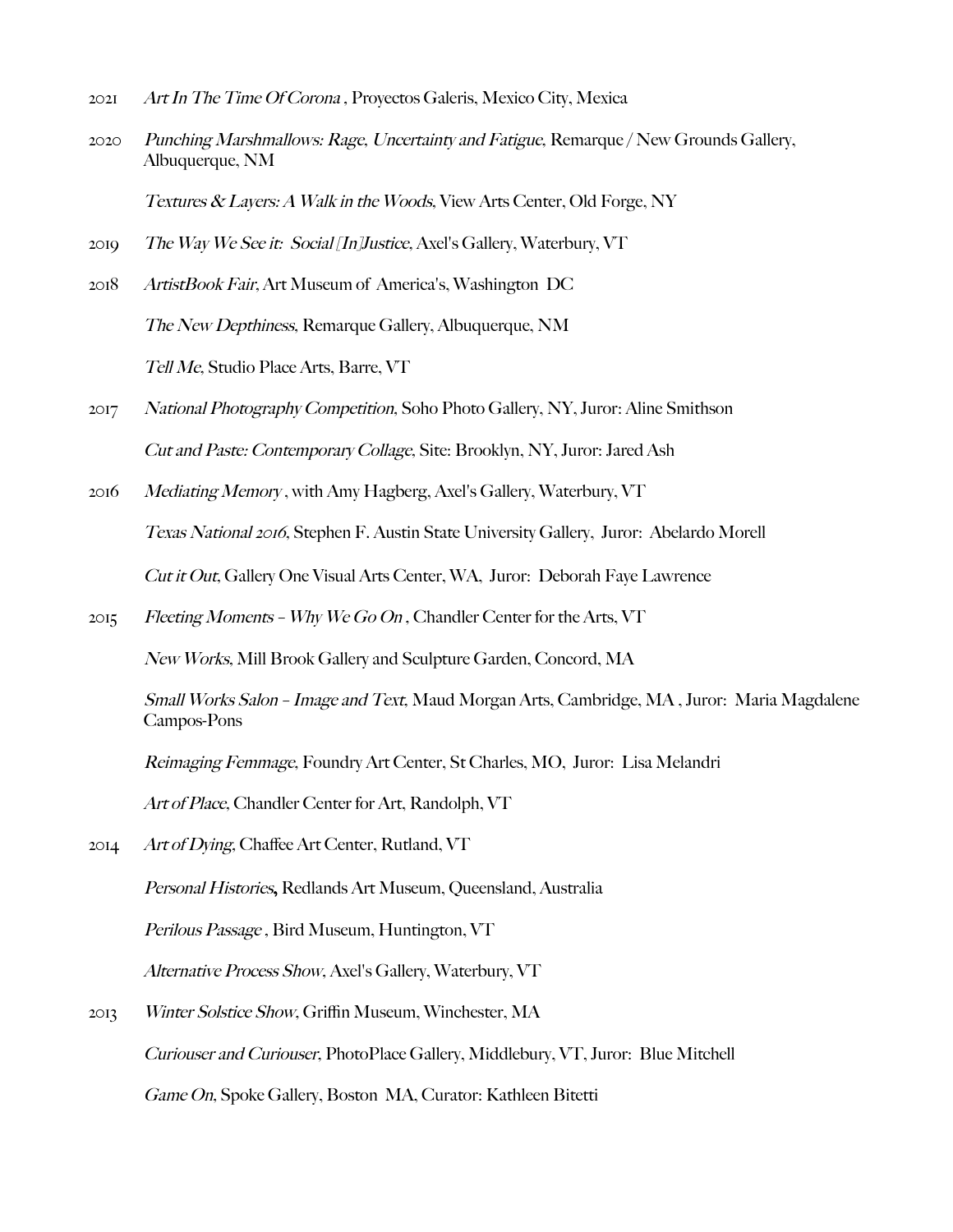- The Other F Word, Bunker Hill Community College Gallery, MA
- Unbound Vol. II, ArtisTree Gallery, Woodstock, VT, Juror: Erin Sweeny
- Animal Magnetism, PhotoPlace Gallery, Middlebury, VT, Juror: John Willis
- 2010 Creative Response to the Unfamiliar, University of Vermont, Burlington, VT
- *Distraction / Attraction*, Living Learning Gallery, VT Allure of Rocks, Emile Grouppe Gallery, Jericho, VT
- Art's Alive , Main Street Gallery / Kasini House, VT, Juror: Ric Kasini Kadour
- Annual Sampling, Firehouse Center for the Visual Arts, VT
- 2004 Salon 500, Hopkins Center for the Arts, MN
- Women Imaging Peace and Freedom , Minnesota College of Visual Arts, MN, (Juror: Ruthann Godollei)
- *Mighty Midwest Biennial*, New Visions Gallery, WI, Juror: Michele Rowe-Shield

#### Awards / Grants / Residencies

- Artist Development Grant, Vermont Arts Council, Montpelier, VT
- Creative Aging Initiative Seminar, Vermont Arts Council, Montpelier, VT
- Vermont Artist Week Residency, Vermont Studio Center, Johnson, VT
- Arts Endowment Fund , Vermont Community Foundation, VT Artist in Residence, Integrated Arts Academy, Burlington, VT
- Creation Grant, Vermont Arts Council / NEA
- Artist Development Grant, Vermont Arts Council / NEA
- Juried Artist , Chafee Center for the Arts, Rutland, VT Juried Teaching Artist , Vermont Arts Council Artist Development Grant, Vermont Arts Council/NEA
- Artist in Residence , Integrated Arts Academy Burlington, VT
- Member Spotlight, Grifn Museum, Winchester, MA
- Excellence Award, New Visions Gallery, WI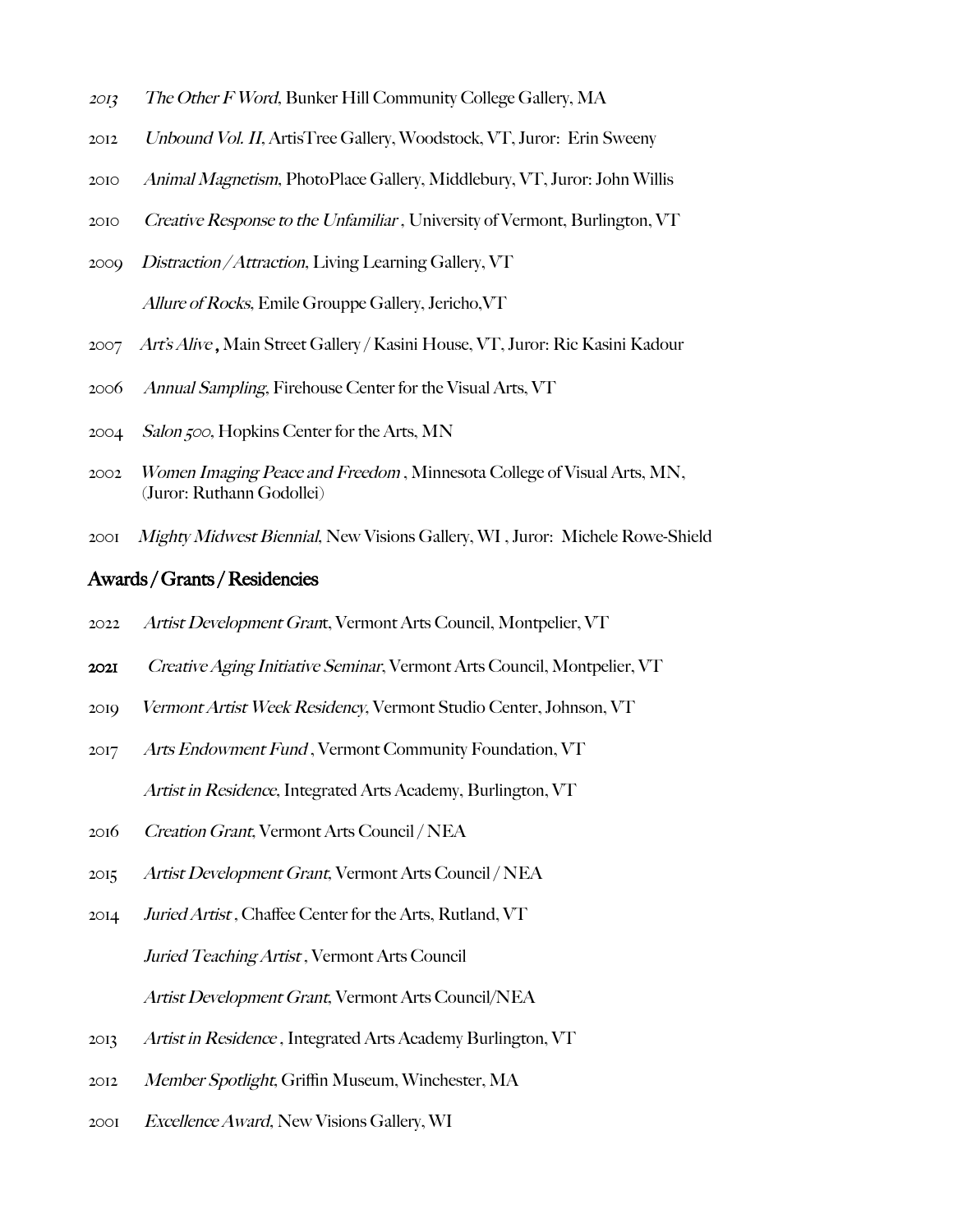#### **Collections**

New Vision Gallery Marshfield, WI

#### Artist Talks

2020 ReMarque Print Workshop and Gallery,<https://www.youtube.com/watch?v=AWQ->[iWOMz0w](https://www.youtube.com/watch?v=AWQ-iWOMz0w)

2013 Art Institute of Boston at Lesley University

2012 University of Vermont

### Press

- Nicole Higgens DeSmet, "The Story Behind the Family Portraits Found Around Burlington" Burlington Free Press, May 17, 2017, (Web).
- Kymelya Sari, "IAA Portrait Project Features Diverse Families" Seven Days, May 17, 2017 (Web and Print).
- Alison Novak, "We Are Family: A Burlington Photography Project Showcases Students' Diversity" Kids Vermont, May 30, 2017, (Web and Print).

Rachael Elizabeth Jones, Amy Lilly and Sadie Williams, "Making Art Work" Seven Days, April 6, 2016, (Print).

Mary Gow, "Rock Paper Scissors!" Times Argus, March 5, 2015, (Print).

Shawn Hill, "Thesis Show Round-Up #6: Art Institute of Boston MFA Grad Exhibit," Big Red and Shiny, June 26, 2013, (Web).

Erica Housekeeper, "The Art of Photography," VT Kids, September 1, 2012, (Web).

Hannah Crowley, "Jericho Rocks, "Burlington Free Press, October 4, 2008, (Print).

Ann Klefstad, "Women's" Exhibition is Really Gender Neutral" Duluth News-Tribune, October 5, 1997, (Print).

#### **Education**

2013 MFA Visual Arts Lesley University College of Art and Design, MA Faculty Mentor: John Kramer Studio Advisor: Shellburne Thurber

1997 Bachelor of Fine Arts Minneapolis College of Art and Design, MN

1979 Bachelor of Arts – Psychology Oakland University, MI 1979

Private Collections MN, MA, VT, CA, Australia